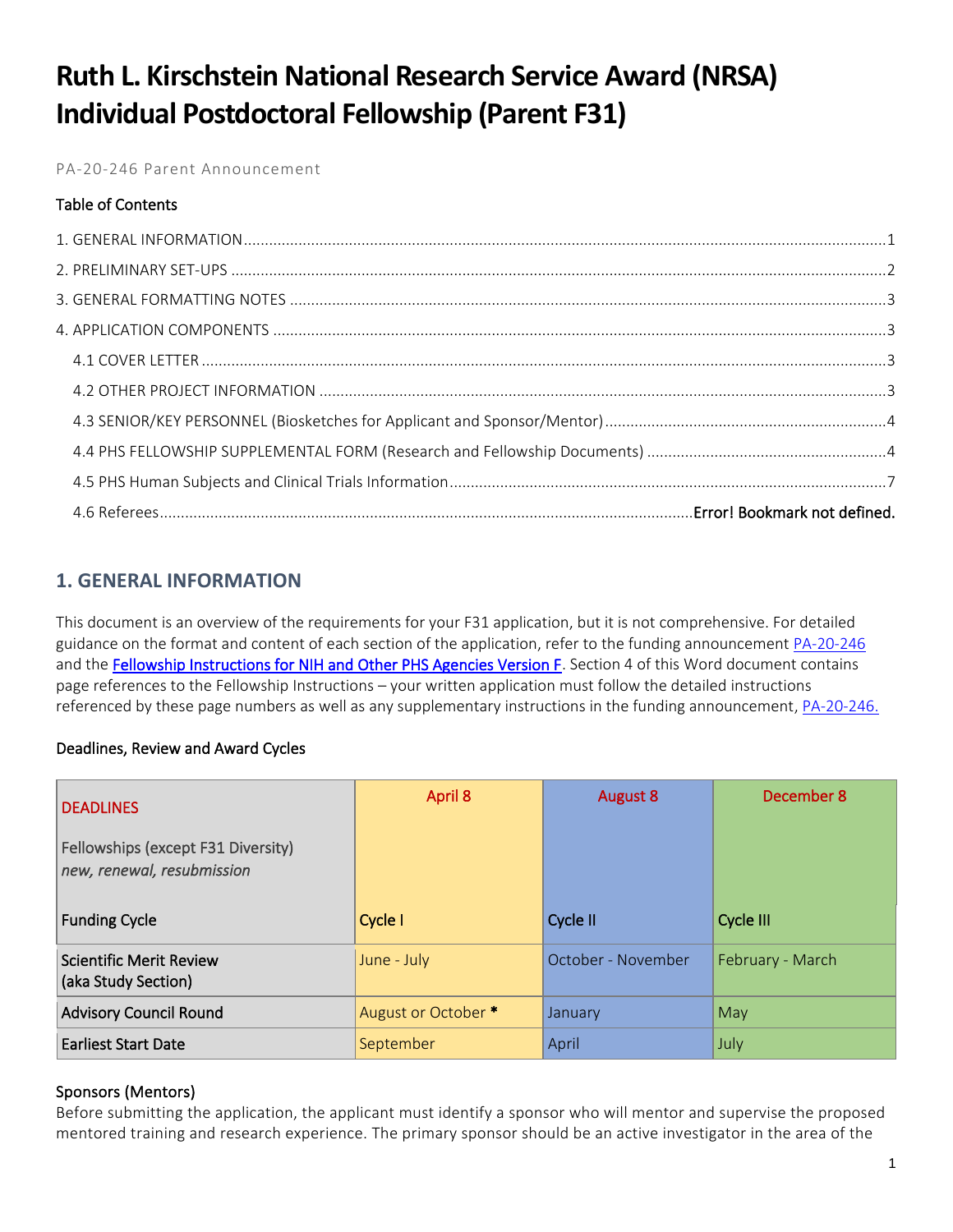proposed research training and be committed both to the applicant's research training and to direct supervision of his/her research.

# Award Project Period

Individuals may receive up to 5 years of aggregate NRSA support at the predoctoral level, although most commonly it is 2-3 years of support. This limit includes any combination of support from institutional training grants (e.g., T32) and an individual fellowship award.

# Level of Effort

At the time of award, individuals are required to pursue their research training on a full-time basis, normally defined as 40 hours per week

# Eligibility

- By the time of award, the individual must be a citizen or a non-citizen national of the United States or have been lawfully admitted for permanent residence (i.e., possess a currently valid Permanent Resident Card USCIS Form I-551, or other legal verification of such status).
- The applicant must be currently enrolled in a PhD or equivalent research degree program (e.g., EngD, DNSc, DrPH, DSW, PharmD, ScD) in the biomedical, behavioral, or clinical sciences at a domestic or foreign institution.
- The applicant must be at the dissertation research stage of training at the time of award and must show evidence of high academic performance in the sciences, and commitment to a career as an independent research scientist.
- Students matriculated in a dual-degree program (e.g. MD/PhD, DO/PhD, DDS/PhD, or DVM/PhD) who seek support for both dissertation research training and clinical training are not eligible for this Kirschstein-NRSA F31 program because this F31 program does not support the clinical training component of a dual-degree program. Such students may apply for the Ruth L. Kirschstein National Research Service Award (NRSA) Individual Predoctoral MD/PhD or Other Dual-Doctoral Degree Fellowship (Parent F30) to support both dissertation research training and clinical training.

# <span id="page-1-0"></span>**2. PRELIMINARY SET-UPS**

# eRA Commons-specific Instructions:

- All applicants must have an eRA Commons account with the role of "PI" assigned. If a User Name has not been assigned, the grant will not be able to be submitted.
- Your account must be affiliated with the University of Colorado Denver
- All Sponsors must be given a "Sponsor" designation in eRA Commons

If you do not have an eRA Commons ID, or it needs to be affiliated with the University of Colorado Denver, notify your grants specialist.

# ORCID iD Requirement:

• Individuals supported by research training, fellowship, research education, and career development awards must have an ORCID iD (Open Researcher and Contributor Identifiers) and link it with her or his eRA Commons account. See [NOT-OD-19-109](https://grants.nih.gov/grants/guide/notice-files/NOT-OD-19-109.html) for details and guidance on how to link these.

# Conflict of Interest Disclosure

The University requires that all applicants complete Conflict of Interest Disclosure prior to submission of any grants. Below are the steps to take:

Login in to Info Ed.

1. [https://era.cu.edu](https://era.cu.edu/)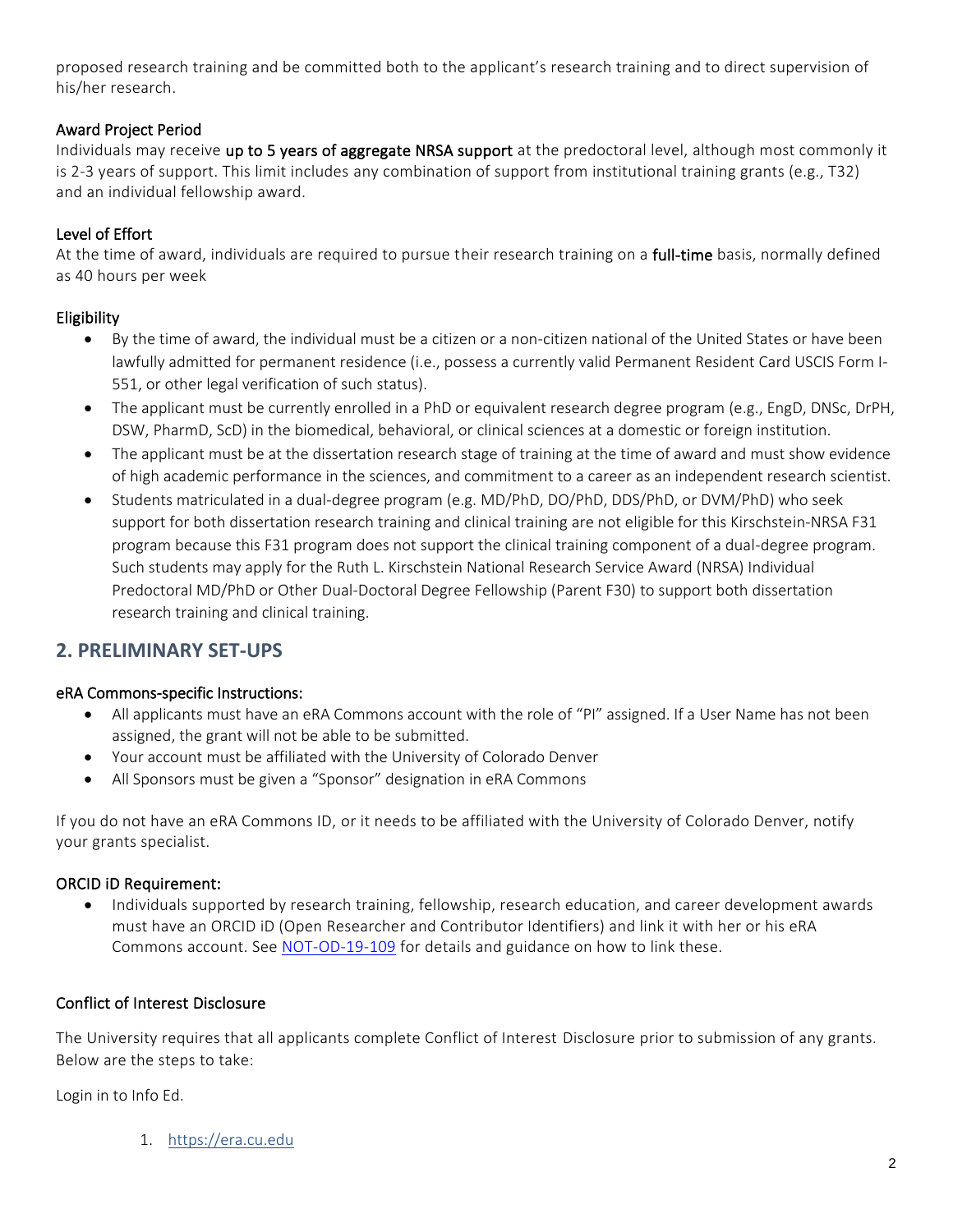- 2. You need to choose the "Denver" campus when logging in
- 3. Select the tab on the left labeled, "Conflict of interest"
- 4. Click on the box on the left, "Submit/Update Conflict of Interest Disclosure"

Once inside the conflict of interest disclosure, answer each of the questions. Make sure you mark each page complete before you move on to another tab. On the final page mark complete AND do not forget to click the submit button on the bottom.

# <span id="page-2-0"></span>**3. GENERAL FORMATTING NOTES**

## Fonts and Margins

- Use 11 pt. font; although other font styles are now approved, preferred fonts are Arial or Georgia
- $\bullet$   $\frac{1}{2}$ " margins all around (sides, top and bottom)
- Only use  $8\frac{1}{2} \times 11''$  paper size
- Do not use any headers or footers; no page numbers
- Turn off all hyperlinks, except those in biosketch with .gov url

## Figures, Graphs and Diagrams

- Smaller font size is permissible, but it must be legible
- Black font is preferred with approved font typeface

# <span id="page-2-1"></span>**4. APPLICATION COMPONENTS**

NIH applications are divided into forms that are made up of various text fields, selections and attachments. Your grants consultant will collect all information required for text fields, drop down menus and other selections. You will prepare and send all attachments for your grants consultant to upload to the application. In the following section, all items in blue starting with an asterisk represent a written attachment to your application (\*Like This)

# <span id="page-2-2"></span>4.1 COVER LETTER

### *\*Cover Letter Attachment*

### *Page 28*

Address your Cover Letter to the Division of Receipt and Referral. The cover letter is separated from the application before it is submitted to the reviewing institute or center. The cover letter must contain the following, plus any relevant items described in the Research Instructions:

- Application Title
- Title of FOA (PA or RFA)
- List your 3-5 referees (including names, degrees, department affiliation, and institution). See Section 4.7 of this document for more information on references.

# <span id="page-2-3"></span>4.2 OTHER PROJECT INFORMATION

This contains general project information documents requested for all NIH applications.

# **\*Project Summary/Abstract**

### *30 lines of text maximum, page 36*

The project summary is a succinct and accurate description of the proposed work and should be able to stand on its own (separate from the application).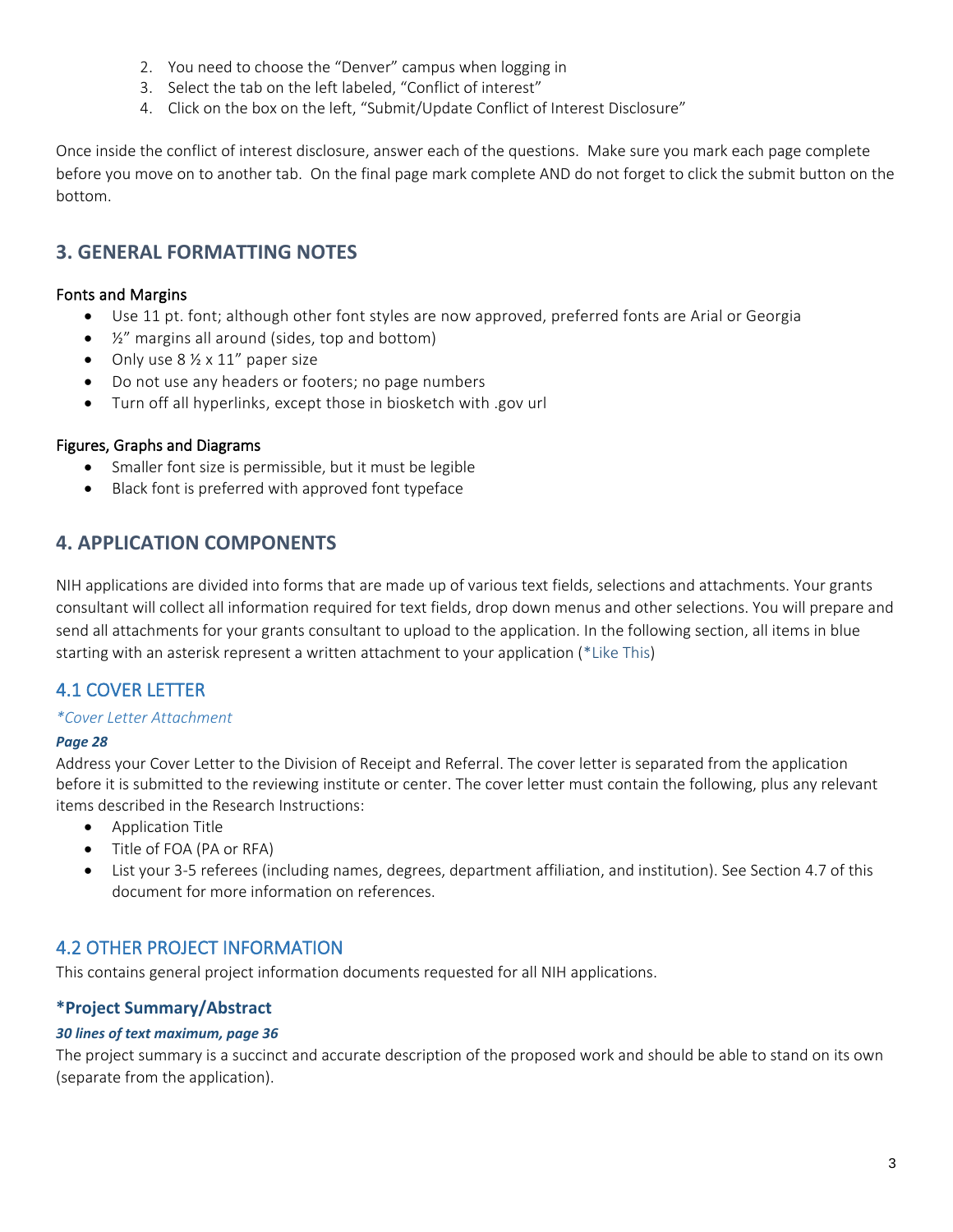### *\*Project Narrative*

### *3 sentences maximum, page 37*

Describe the relevance of this research to public health. In this section, use plain language that can be understood by a general, lay audience.

# *\*Bibliography & References Cited*

#### *No page limit, page 37*

Follow specific instructions in the application guide for listing refences.

### *\*Facilities & Other Resources*

### *No page limit, page 38*

Describe how the scientific environment in which the research will be done contributes to the probability of success (e.g., institutional support, physical resources, and intellectual rapport).

### *\*Equipment*

### *No page limit, page 39*

List major items of equipment already available for this project and, if appropriate identify location and pertinent capabilities.

# <span id="page-3-0"></span>4.3 SENIOR/KEY PERSONNEL (Biosketches for Applicant and Sponsor/Mentor)

### *\*Biosketches for Applicant and Sponsor*

### *5 page limit each, page 48*

Biosketches for all Fellows and Sponsors are required. Detailed instructions, blank forms and samples of completed Biosketches for Postdoctoral Fellowships are available here – <https://grants.nih.gov/grants/forms/biosketch.htm>

In addition, instructions on how to use ScienCV and integrate publications using My NCBI can be found on the following web page:<http://www.ncbi.nlm.nih.gov/sciencv/>

# <span id="page-3-1"></span>4.4 PHS FELLOWSHIP SUPPLEMENTAL FORM (Research and Fellowship Documents)

This section contains the research and fellowship related documents for your application.

# **4.4.1 INTRODUCTION**

### *\*Introduction to the Revised Application (for resubmissions only, not included with new applications)*

### *1 Page limit, page 59*

Also known as the Rebuttal or the Response to Reviewers' Comments, the Introduction should summarize the substantial additions, deletions, and changes of the application. The Introduction must also include responses to criticisms and issues raised in the summary statement for the previous application. Individual changes to the application do not need to be identified within other application attachments (do not highlight, color bold, italicize changes etc).

# **4.4.2 FELLOWSHIP APPLICANT SECTION**

### *\*Applicant's Background and Goals for Fellowship Training*

### *6 page limit, page 59*

Organize this document in the following sections:

- Doctoral Dissertation and Research Experience Briefly summarize your past research experience, results, and conclusions, and describe how that experience relates to the proposed fellowship.
- Training Goals and Objectives- Describe your overall training goals for the duration of the fellowship and explain how the proposed fellowship will enable the attainment of these goals.
- Activities Planned Under this Award Describe, by year, the activities (research, coursework, etc.) you will be involved in during the proposed award.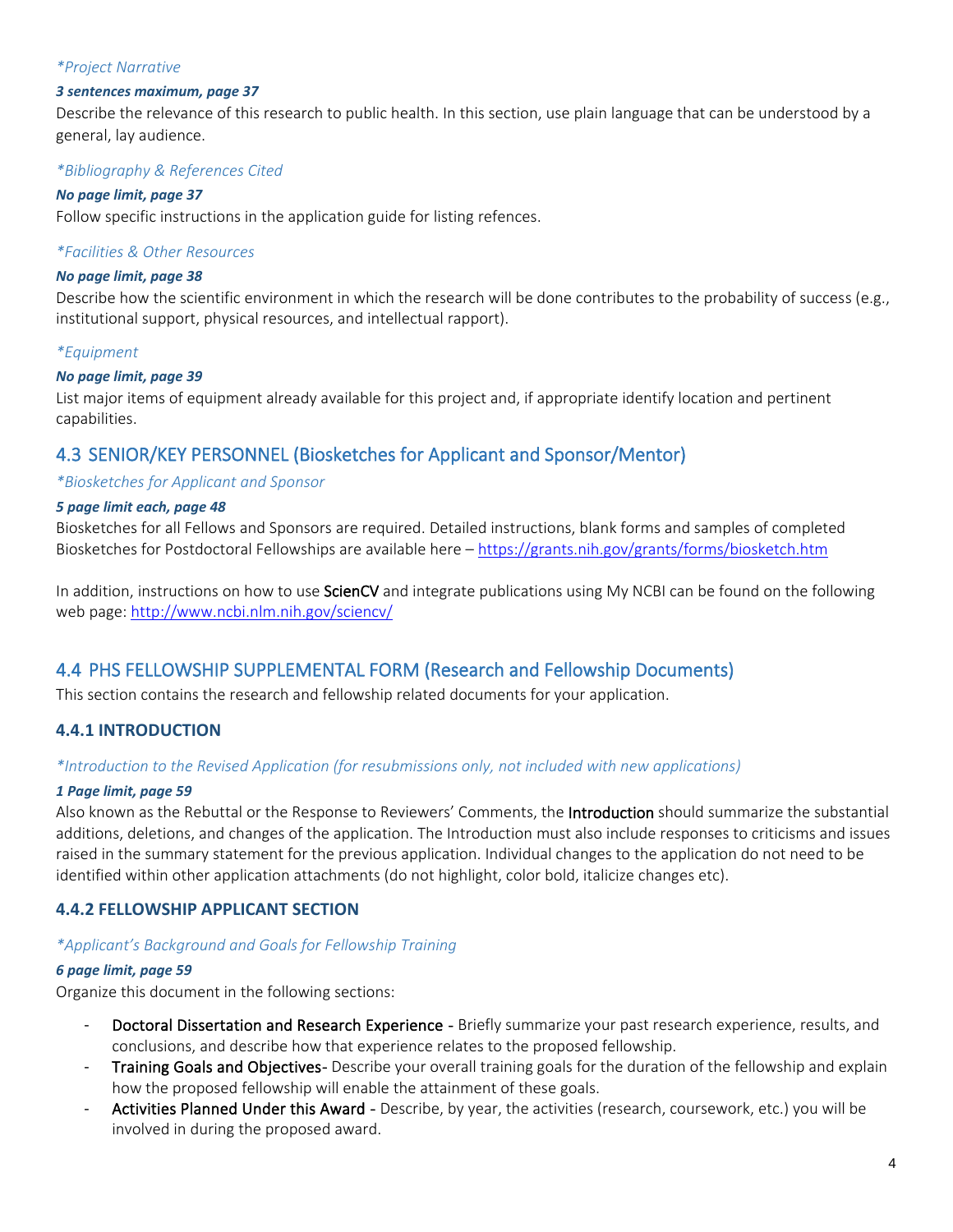# **4.4.2 RESEARCH TRAINING PLAN SECTION**

### *\*Specific Aims*

### *1 Page limit, page 61*

State the goals of the proposed research and summarize the expected outcome(s), including the impact that the results of the proposed research will exert on the research field(s) involved. List the specific objectives of the research proposed, e.g., to test a stated hypothesis, create a novel design, solve a specific problem, challenge an existing paradigm or clinical practice, address a critical barrier to progress in the field, or develop new technology.

### *\*Research Strategy*

#### *6 Page limit, page 62*

Describe a well-defined research project (typically hypothesis-driven) following guidance in the Research Instructions. If the applicant is proposing to gain experience in a clinical trial as part of his or her research training, describe the relationship of the proposed research project to the clinical trial.

#### *\*Respective Contributions*

#### *1 Page Limit, see page 64*

Describe the collaborative process between you and your sponsor/co-sponsor in the development, review, and editing of this research training plan. Discuss the respective roles in accomplishing the proposed research.

### *\*Selection of Sponsor and Institution*

#### *1 Page Limit, see page 64*

Describe the rationale/justification for the selection of the sponsor(s) and institution. Explain why the sponsor, co-sponsor (if any), and institution were selected to accomplish the research training goals. If the proposed research training is to take place at a site other than the sponsoring organization, provide an explanation here.

*\*Progress Report Publication List (for renewal applications only, rarely required for F32 applications)*

#### *see page 65*

This is required only for renewal applications (rare) and lists the products resulting from the previous project.

#### *\*Training in Responsible Conduct of Research*

#### *1 Page limit, page 66*

The plan must address the five, required instructional components:

- 1) Format
- 2) Subject Matter
- 3) Faculty Participation
- 4) Duration of Instruction
- 5) Frequency of Instruction

# **4.4.3 SPONSOR(S), COLLABORATOR(S), AND CONSULTANT(S) SECTION**

#### *\*Sponsor and Co-Sponsor Statements*

#### *6 page limit total (regardless of multiple sponsors), page 66*

Complete these items as comprehensively as possible so that a meaningful evaluation of the training environment can be made by the reviewers.

- A) Research Support Available
- B) Sponsor's/Co-Sponsor's Previous Fellows/Trainees
- C) Training Plan, Environment, Research Facilities
- D) Number of Fellows/Trainees to be Supervised During the Fellowship
- E) Applicant's Qualifications and Potential for a Research Career

The Sponsor should also describe the roles and responsibilities that both he/she and the fellow are undertaking, including contributions to the research plan, the portion of the research ideas and plan that originated with the applicant, and the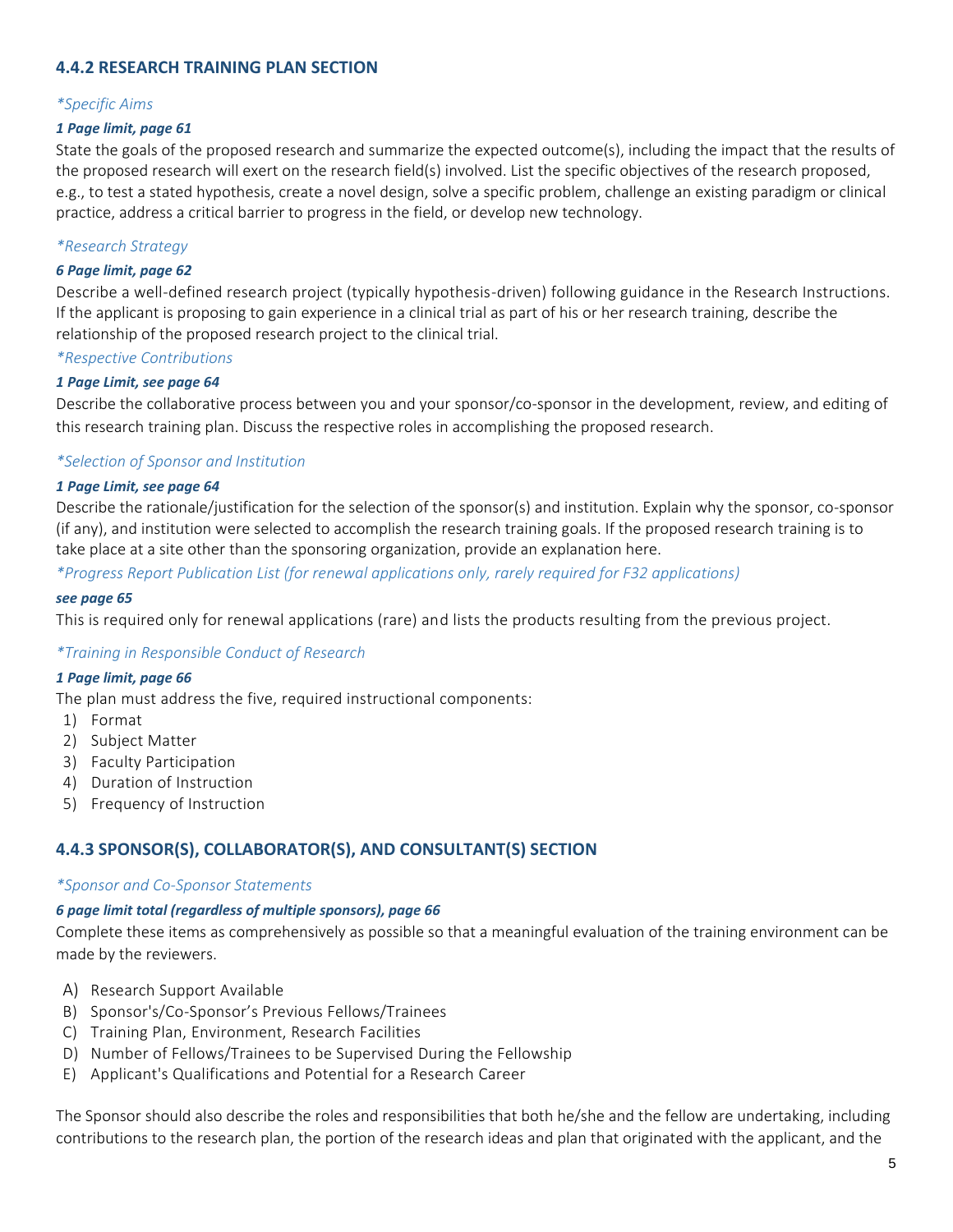relationship between the proposed research plan and funded or unfunded research projects previously devised by the sponsor.

If the applicant is proposing to gain experience in a clinical trial as part of his or her research training, the sponsor or cosponsor must include a statement to document leadership of the clinical trial including source of funding, NCT# and appropriate expertise to guide the applicant in any proposed clinical trials research experience.

### *\*Letters of Support From Collaborators, Contributors And Consultants*

### *6 page limit total, page 68*

If any collaborators, consultants, or advisors are expected to contribute to the scientific development or execution of the fellow's planned project and research training, attach letters of support from those individuals here, describing their anticipated role and contributions.

# **4.4.4 INSTITUTIONAL ENVIROMENT AND COMMITMENT TO TRAINING SECTION**

### *\*Description of Institutional Environment and Commitment to Training*

## *2 Page limit, page 69*

Document a strong, well-established research program related to the candidate's area of interest. Describe opportunities for intellectual interactions with other individuals in training and other investigators, including courses offered, journal clubs, seminars, and presentations.

F31 applications must include an Educational Information Section that describes the graduate program in which the applicant is enrolled. See Research Instructions for detailed requirements for this section.

*\*Description of Candidate's Contribution to Program Goals (ONLY REQUIRED FOR DIVERSITY RELATED F31)*

### *page 70*

This is a letter from the sponsoring institution that explains how the candidate's participation will further the goals of the fellowship program to promote diversity in health-related research.

# **4.4.5 OTHER RESEARCH TRAINING PLAN SECTION**

# *\*Vertebrate Animals (IF APPLICABLE)*

### *No Page Limit, page 71*

If Vertebrate Animals are involved in the project, address each of the four points: Description of Procedures; Justifications; Minimization of Pain and Distress; If No to AVMA guidelines for euthanasia, describe method and provide a scientific justification (If following AVMA guidelines, note that here)

# *\*Select Agent Research (IF APPLICABLE)*

### *No Page Limit, page 72*

If any of the activities proposed in your application involve the use of select agents at any time during the proposed project period, either at the applicant organization or at any other performance site, address the following three points for each site at which select agent research will take place.

# *\*Resource Sharing Plan (IF APPLICABLE)*

### *No Page Limits, page 73*

NIH considers the sharing of unique research resources developed through NIH-sponsored research an important means to enhance the value and further the advancement of the research. Review this section to see if you should include a Resource Sharing Plan.

### *\*Authentication of Key Biological and/or Chemical Resources (IF APPLICABLE)*

### *No Page Limits, page 74*

If applicable to the proposed science, briefly describe methods to ensure the identity and validity of key biological and/or chemical resources used in the proposed studies. A maximum of one page is suggested.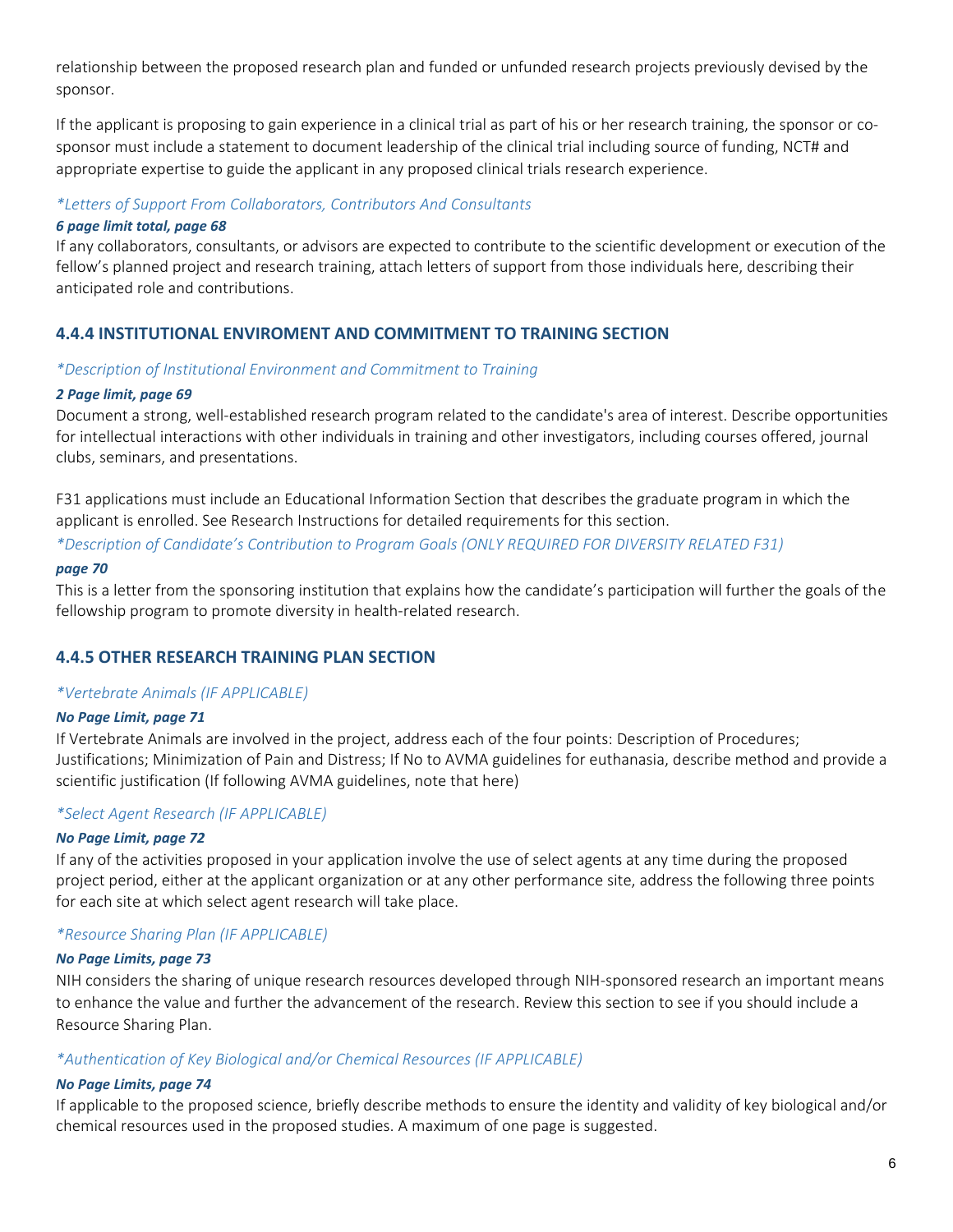### **4.4.6 ADDITIONAL INFORMATION SECTION**

*\*Applications for Concurrent Support (IF APPLICABLE)*

*1 Page limit, page 76*

### **4.4.7 BUDGET SECTION**

#### *Not an attachment, page 78*

The budget for Fellowship applications is made up of the applicable stipend amount, actual tuition and fees and the standard institutional allowance. You will work with your grants consultant to determine the budget request for your circumstances.

### **4.4.8 APPENDIX**

#### *\*Appendix (IF APPLICABLE)*

#### *10 PDF attachment maximum, page 79*

Only specific items are allowed in the appendix. Review the Fellowship Instructions and funding announcement to determine if you can include appendix materials.

## <span id="page-6-0"></span>4.5 PHS Human Subjects and Clinical Trials Information

*This is an extensive section requiring an additional form with text fields, selections and attachments. Review the requirements carefully starting on page 81 of the Fellowship Instructions.*

If your project includes human subjects research, you will include a Human Subjects Study Record for each proposed study involving human subjects using the Study Record: PHS Human Subjects and Clinical Trials Information form. This form contains various text fields, narrative text boxes and attachment fields. We can provide the form to complete the various fields, and you can will write each individual document below:

#### *\*Inclusion of Individuals Across the Lifespan*

*No Page Limit, see page 94*

*\*Inclusion of Women and Minorities No Page Limit, see page 95*

*\*Recruitment and Retention Plan No Page Limit, see page 97*

*\*Study Timeline No Page Limit, see page 97*

*\*Protection of Human Subjects No Page Limit, see page 103*

This will also include an Inclusion Enrollment Report, contained in the PHS Human Subjects and Clinical Trials Information form. See page 98 for detailed information. Your grants specialist can provide the form for you to fill out.

*If you anticipate conducting research involving human subjects but cannot describe the study at the time of application (i.e., your study is a delayed onset human subject study), enter a Delayed Onset Study Record as instructed on page 88 of the Fellowship Instructions.*

*If you are proposing to gain clinical trial experience under a sponsor's supervision, you will include the following attachments. These are optional for all other human subjects research:*

#### *\*Data and Safety Monitoring Plan*

*No Page Limit, see page 108 and note special instruction for Fellowship applicants*